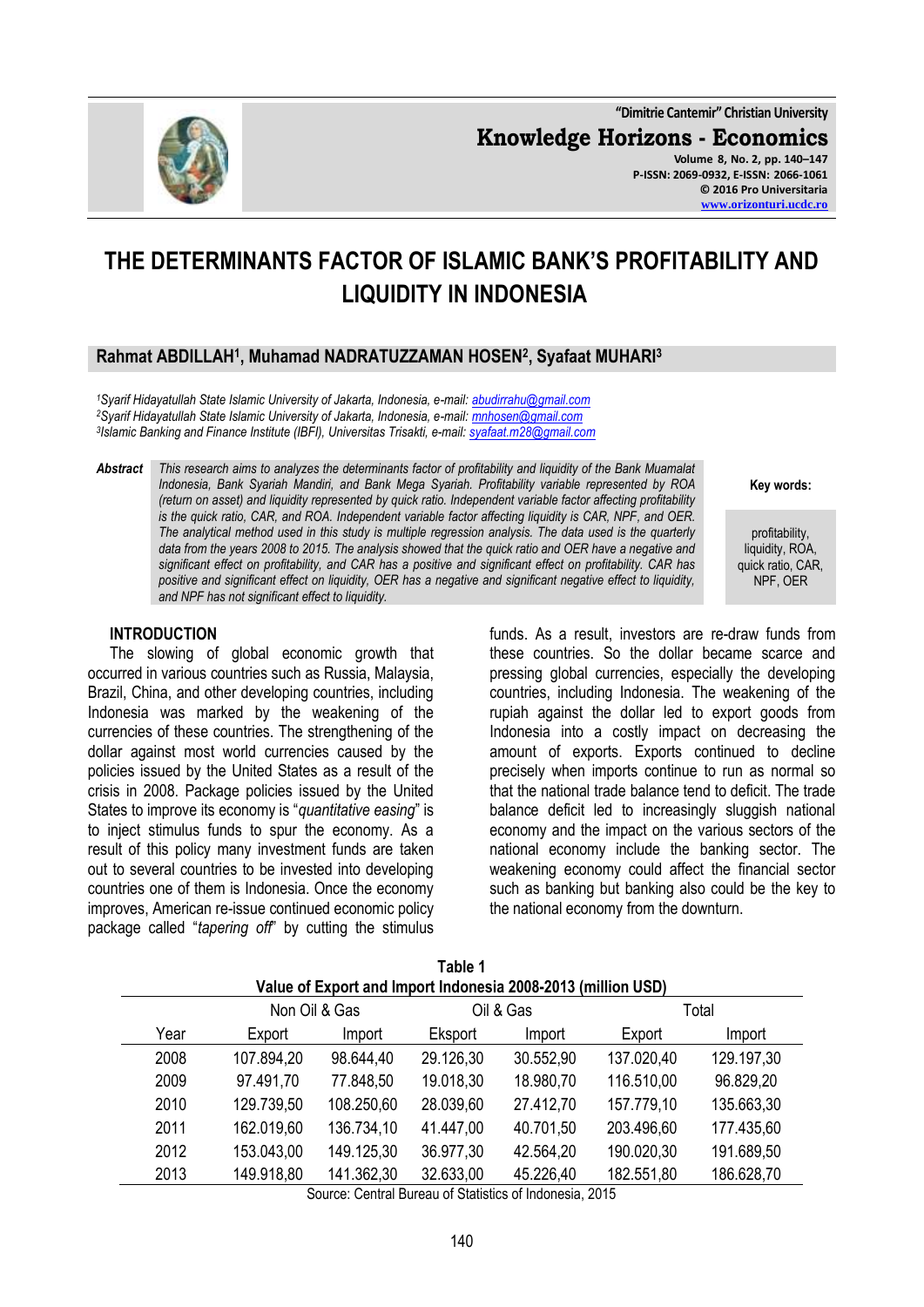Banks and other financial institutions are very dynamic because of changes in the economy of a country affect the financial institutions in the country. The development of financial institutions in Indonesia is growing quite well, both conventional and Islamic financial institutions. One of the most factor that can support the national economy is its banking system. Commercial banks are conducting conventional business activity and/or based on sharia principles in their activities providing services in payment traffic (Bank Indonesia, 2006). Services provided by commercial banks general in nature, meaning that it can provide the entire existing banking services.

In principle, the Islamic bank is same as conventional banking in which as an intermediary function which receives funds from the surplus units and distribute to those in deficit unit. Thus the products supplied by conventional banks both fund products and financing product basically can also be held by Islamic banks. One of the main principles of banks in Islamic banking are profit sharing principle which distinguishes Islamic banks to conventional banks. Characteristics of the Islamic banking system that operates on the principle of profit sharing provides an alternative banking system that is mutually beneficial for society and the bank, as well as highlight aspects of fairness in trade, investment, ethical, promoting the values of

togetherness and brotherhood in production, and avoid speculative activity in the transaction.

Market share of Islamic banking in Indonesia is currently only around 5% compared to total assets of banks nationwide (Financial Services Authorithy, 2015). The Number of Islamic Banks customers today is still below 10 million people so the potential increase in customers of Islamic banking is still very large because the amount of productive age in Indonesia continues to grow. As the country with the largest Muslim population, is certainly a great potential for the development of Islamic banking in Indonesia.

Up to the November 2014 there were 12 Islamic Commercial Banks, 22 Islamic Banking Window, and 163 Islamic Rural Bank with a total network of 2.539 offices in almost all parts of Indonesia (Financial Services Authority, 2015). The total assets of Islamic Commercial Banks and Islamic Banking Window reached 262 trillion rupiah, while Islamic Rural Bank reached 6.4 trillion rupiah (Financial Services Authority, 2015). Islamic Banking in Indonesia need to be higher of growth than conventional one to increase its market share. If the trend of high growth in the Islamic banking industry continues to be maintained, then the Islamic banking market is estimated to reach 15% -20% within 10 years.

| Indicator                      | 2008  | 2009  | 2010  | 2011  | 2012  | 2013  | 2014  |
|--------------------------------|-------|-------|-------|-------|-------|-------|-------|
| <b>Islamic Commercial Bank</b> |       |       |       |       |       |       |       |
| <b>Total Banks</b>             | 5     | 6     | 11    | 11    | 11    | 11    | 12    |
| <b>Total Office</b>            | 581   | 711   | 1.215 | 1.41  | 1.745 | 1.998 | 2.174 |
| <b>Islamic Banking Windows</b> |       |       |       |       |       |       |       |
| <b>Total Banks</b>             | 27    | 25    | 23    | 24    | 24    | 23    | 22    |
| <b>Total Office</b>            | 241   | 287   | 262   | 336   | 517   | 590   | 3554  |
| Islamic Rural Bank             |       |       |       |       |       |       |       |
| <b>Total Banks</b>             | 131   | 138   | 150   | 155   | 158   | 163   | 163   |
| <b>Total Office</b>            | 202   | 225   | 286   | 364   | 401   | 402   | 438   |
| <b>Total Office</b>            | 1.024 | 1.223 | 1.763 | 2.101 | 2.663 | 2.99  | 2.939 |
|                                |       |       |       |       |       |       |       |

**Table 2 Total of Islamic Banking in Indonesia**

Source: Financial Services Authority of Indonesia, 2015

Based on Table 2, it appears that the growth of Islamic banking is increasing every year. The increasing growth of Islamic banks in Indonesia is also driven by the high interest of the public to place their funds in Islamic banks and began to develop into a trend. The trend is due to the products of Islamic banking fund has appeal for depositors considering profit sharing ratio and margin of financing are still competitive compared to interest on conventional one.

Besides the performance of Islamic banks showed a significant increase reflected increased on profitability. The performance of banks is of paramount importance in the banking business to demonstrate the credibility to encourage people to use the services of the bank. Customer relationship to the Islamic bank is not a relationship between the debtor and the creditor, but the partnership between the owners of the funds (*sohibul maal*) with the fund manager (*mudharib*)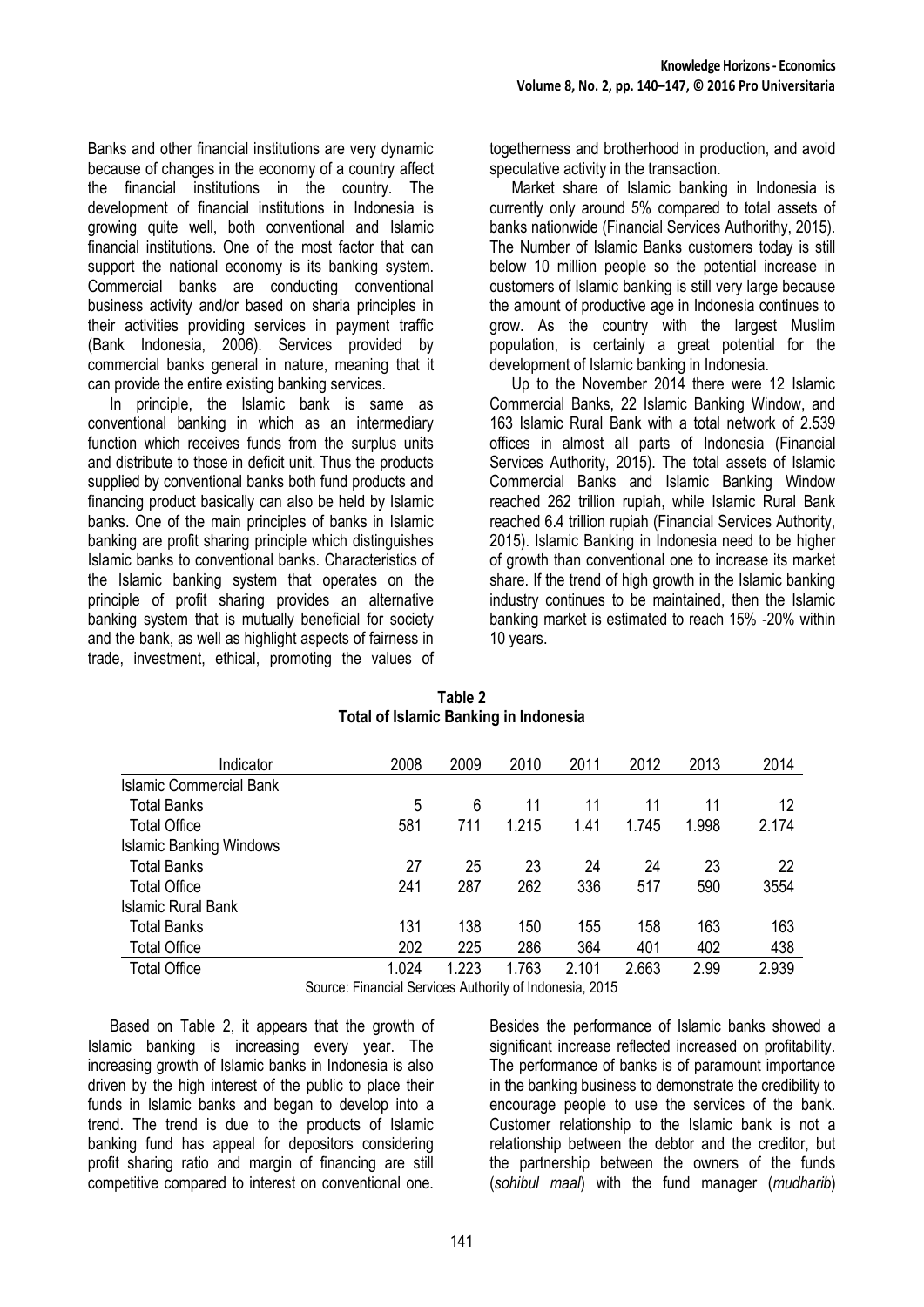(Sudarsono, 2008). Because the bank's profitability can influence on the profit sharing that will depositors take.

Profitability of banks can be measured by Return on Assets (ROA) and Return on Equity (ROE). ROA is used to measure the effectiveness of the bank's profit from the use of assets owned, while the ROE measure the effectiveness of the company based on equity. ROA is used to measure the profitability as supervisor of banks prefer the profitability of a bank measured by assets with funds mostly come from public deposits (Dendawijaya, 2009). The higher the ROA shows the better performance of the company, because the rate of return higher (Husnan & Pudjiastuti, 1998).

| Table 3                                   |  |
|-------------------------------------------|--|
| Assessment Criteria Return On Asset (ROA) |  |
| O <sub>right</sub> <sub>min</sub>         |  |

| Level   | Criteria                    | Information |  |
|---------|-----------------------------|-------------|--|
| Level 1 | ROA > 1.5%                  | Very High   |  |
| Level 2 | $1,25\% <$ ROA $\leq 1,5\%$ | Heigh       |  |
| Level 3 | $0.5\% <$ ROA $\leq 1.25\%$ | High Enough |  |
| Level 4 | $0\% <$ ROA $\leq 0.5\%$    | Low         |  |
| Level 5 | $ROA \leq 0\%$              | Very Low    |  |

Source: Bank Indonesia Circular Letter No. 9/24 / DPbS 2007

Besides profitability, liquidity is also an important factor in the banking industry to increase public trust. Liquidity describes the ability of banks to accommodate withdrawal of deposits and other liabilities efficiently and to cover the increase in loan funds and investment portfolios. Banks that have an adequate level of liquidity can obtain the necessary funds (by increasing liabilities, securing, or sell assets) immediately and at a reasonable cost (Van Greuning & Brajovic, 2011). Liquidity in Islamic banks can be seen from the quick ratio. Quick ratio is a liquidity ratio used to measure a bank's ability to meet its obligations to depositors with the most liquid assets owned by banks. The higher number of the quick ratio, the higher number of level of liquidity of the bank.

Profitability and liquidity have the same an important meaning for bank. The viability of the bank in the short term depends on the liquidity of the bank owned. While the bank's viability in the long term and continuity depends on profitability. Successful bank is the bank

with the appropriate level of liquidity (not too high and not too low) was able to get the maximum profitability. There are several factors that affect the profitability and liquidity of the bank such as bank size, capital, non performing financing, efficiency, etc.

In this study will be examined factors that affect the profitability and liquidity of the three Islamic banks in Indonesia. There are three variables that will be used to see the effects on profitability and liquidity. On the factors that affecting the profitability, variable liquidity, capital and efficiency will be used as independent variable. While the factors that affecting liquidity is the capital, non-performing financing, and efficiency.

Islamic bank capital can be seen by using a variable Capital Adequacy Ratio (CAR). According to the provisions BI CAR level must be owned Islamic bank is 8%. If the banks are able to meet 8% CAR requirement according to criteria of BI means that the bank is able to finance the operations of the bank, so the bank can maintain liquidity and obtain profitability.

| l able 4<br><b>Assessment Criteria Capital Adequacy Ratio (CAR)</b> |                       |                                        |  |  |  |
|---------------------------------------------------------------------|-----------------------|----------------------------------------|--|--|--|
| Level                                                               | Criteria              | Information                            |  |  |  |
| Level 1                                                             | KPMM $\geq$ 12%       | Much Higher than Provisions            |  |  |  |
| Level 2                                                             | $9\% \leq$ KPMM < 12% | <b>Higher than Provisions</b>          |  |  |  |
| Level 3                                                             | $8\% \leq$ KPMM < 9%  | <b>Slightly Higher than Provisions</b> |  |  |  |
| Level 4                                                             | 6% < KPMM 8 12%       | Lower than Provisions                  |  |  |  |
| Level 5                                                             | $KPMM \leq 6\%$       | Much Lower than Terms                  |  |  |  |

**Table 4** 

Source: Bank Indonesia Circular Letter No. 9/24 / DPbS 2007

Financing Quality in Islamic banks can be seen from the ratio of Non Performing Financing (NPF). NPF is a ratio that describes the percentage of the total amount of bad financing to all financing provided by Islamic banks. The higher the value of NPF would negatively impact the profitability and liquidity of Islamic banks.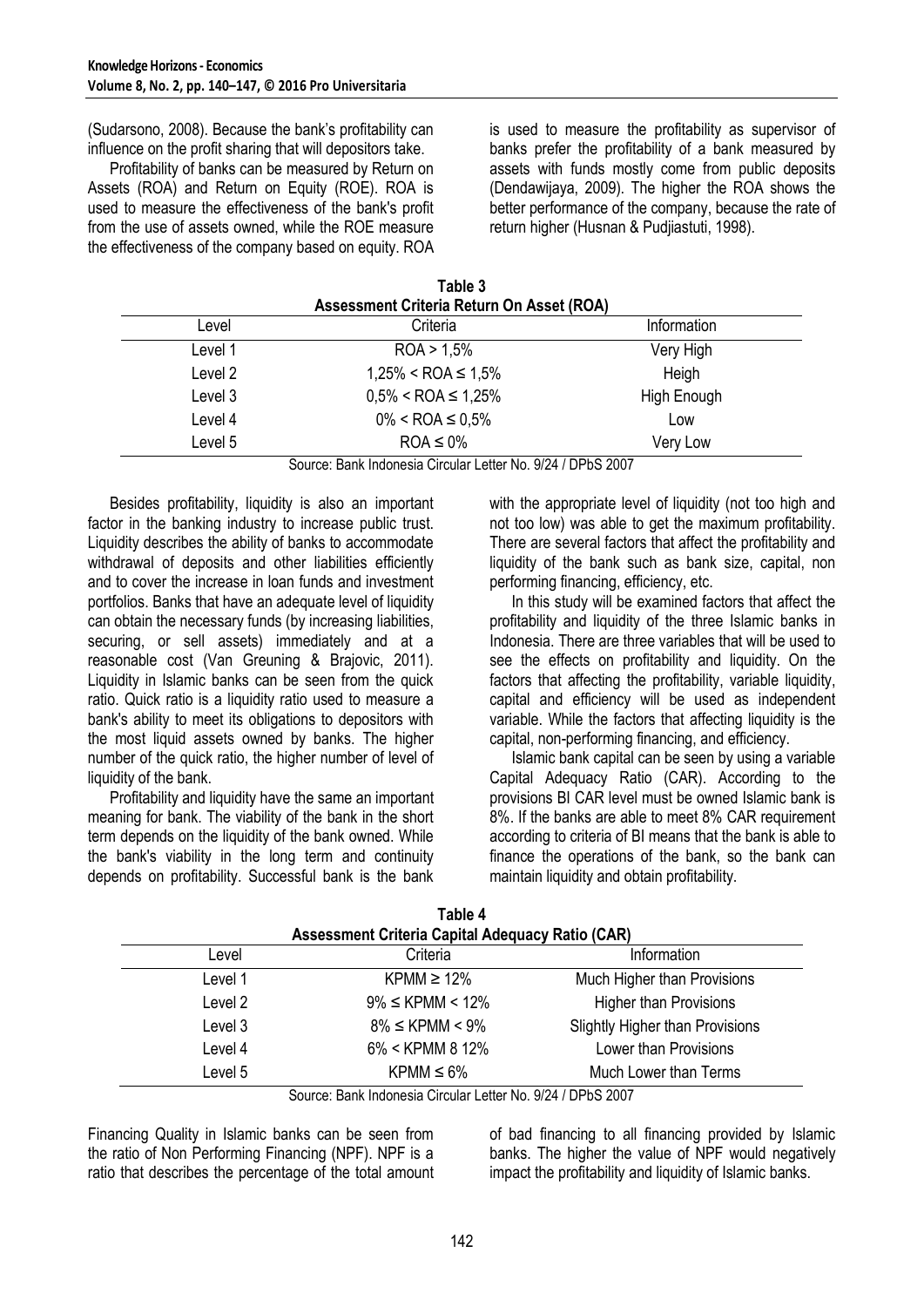|         | Table 5<br><b>Assessment Criteria Non Performing Financing (NPF)</b> |             |
|---------|----------------------------------------------------------------------|-------------|
| Level   | Criteria                                                             | Information |
| Level 1 | $NPF < 2\%$                                                          | Very Good   |
| Level 2 | $2\% \leq$ NPF < 5%                                                  | Good        |
| Level 3 | $5\% \leq$ NPF < 8%                                                  | Good Enough |
| Level 4 | $8\% \leq$ NPF < 12%                                                 | Not Good    |
| Level 5 | NPF $\geq 12\%$                                                      | Bad         |

Source: Bank Indonesia Circular Letter No. 9/24 / DPbS 2007

Efficiency in Islamic banks can be seen from the ratio of Operating Expenses to Operating Income (OER). OER is a percentage of the total operating costs of Islamic banks on the amount of revenue generated in the bank specified period of time. The higher the OER the efficiency of the bank is lower. The higher the value BOPO will affect negative on profitability and liquidity of the bank. **Table 6** 

|         | Table 6<br><b>Assessment Criteria Operating Expenses to Operating Income (BOPO)</b> |             |
|---------|-------------------------------------------------------------------------------------|-------------|
| Level   | Kriteria                                                                            | Information |
| Level 1 | $OER \leq 83\%$                                                                     | Very High   |
| Level 2 | $83\% < OER \leq 85\%$                                                              | High        |
| Level 3 | $85\% < OER \leq 87\%$                                                              | Moderate    |
| Level 4 | $87\% < OER \le 89\%$                                                               | Low         |
| Level 5 | $OER > 89\%$                                                                        | Very Low    |

Source: Bank Indonesia Circular Letter No. 9/24 / DPbS 2007

#### **PROBLEM IDENTIFICATION AND HYPOTHESIS**

Given the extent of discussion to be studied and also to avoid the spread of discussion, this research will be limited and directed at the two points of analysis. First, the influence factor of liquidity (*quick ratio*), capital (CAR), and efficiency (OER) to profitability (ROA) in Islamic Banks in Indonesia. Second, the effect of capital (CAR), non-performing financing (NPF), and efficiency (OER) for the liquidity (quick ratio) on Islamic Banks in Indonesia. Next to facilitate discussion, so here the researchers gave two problem identification, namely: First, "*Is there any significant effect the level of liquidity, the amount of capital, and the efficiency of the profitability of Islamic Commercial Bank?* Second, *Is there any significant effect the level of capital, the amount of non-performing financing and efficiency to liquidity of Islamic Commercial Bank*?

Furthermore, the hypothesis presented in this study is:

#### **Profitability Model**

- Ho: there is no significant influence between the variables of liquidity (quick ratio), Capital (CAR), and efficiency (BOPO) to profitability (ROA).
- H1 : there is significant influence between the variables of liquidity (quick ratio), capital (CAR), and efficiency (BOPO) to profitability (ROA).

#### **Liquidity Model**

- Ho: there is no significant effect anatara variable capital (CAR), non-performing finaning
	- (NPF) and efficiency (BOPO) to the liquidity (quick ratio).
- H1: there is significant influence anatara variable capital (CAR), non-performing finaning (NPF) and efficiency (BOPO) to the

liquidity (quick ratio).

#### **LITERATURE REVIEW**

Profitability is the company's ability to earn a profit from his business (Suntoto, 2013). To determine the profitability on measured the ability of the management company, in this case the banks in using total assets and net assets. The Attractiveness for investors and owners of the company, namely the level of corporate profitability. The higher level of profitability, the profit made by the investor will be higher as well. Profitability is a parameter that indicates management approach and the competitive position of a bank in a marketbased banking (Tabrani, 2013). These parameters help the bank to tolerate some degree of risk and support them against short-term problem (Tabrani, 2013).

Liquidity is the ability of banks for financing increase in assets and meet obligations due, without incurring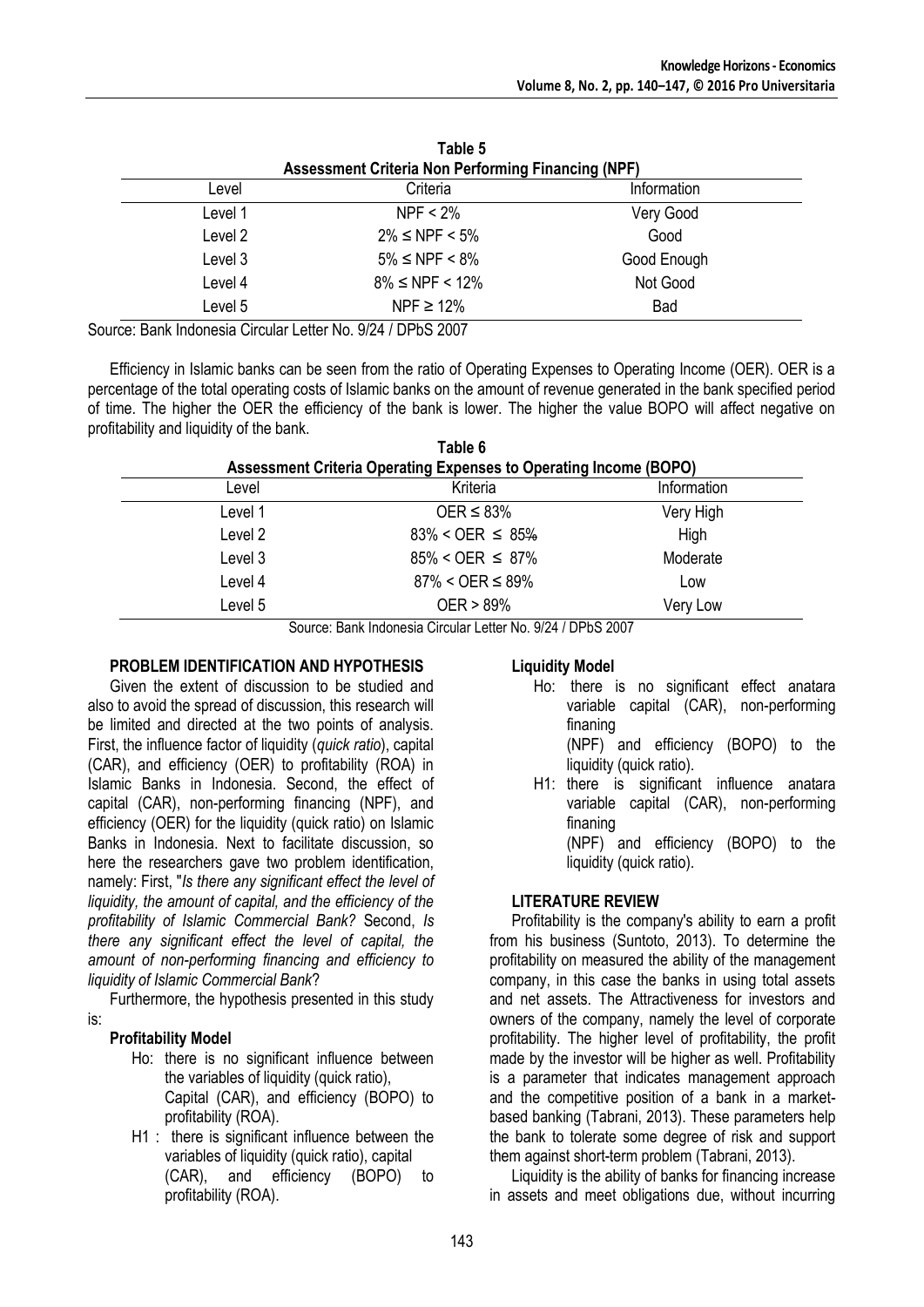unexpected losses (Vadova, 2011). Liquidity is an important factor that can lead to financial distress, because without a well-managed liquidity banks are not able to meet deposit withdrawals and loan customers (Kamau, 2013). Determine the ideal level of liquidity is the task of the bank's management based on various considerations and internal and external conditions of the bank (Maliq & Rafique, 2013). Excess liquid assets could cause a decline in bank profitability. While the shortage of liquid assets will cause the bank difficulty in meeting obligations that must be met.

Banks that hold higher liquid asset affect the profitability depends on the level of short-term funding, if banks raise high of short-term funding, then the required liquid assets to maximize profitability is became higher (Bordeleau & Graham, 2010). When profitability is more prioritized than the liquidity, then the gain will be a liquid asset and increase liquidity (Diamond & Rajan, 2013). But it is more risky because of liquidity problems could occur in a period where profitability has not been achieved by the bank. When liquidity is more prioritized, bank security will be better, because the company's survival in the short term dependent on the liquid assets being owned (Don, 2009). The company's survival in the short term depends on the liquidity, while the company's survival in the long term growth and expansion depends on profitability. Therefore, profitability and liquidity equally has an important role in the company, in this case for the bank.

The relationship between liquidity and profitability depends on the business model of banks and possible risks when giving credit. Resist liquid assets will make banks more resistant to liquidity shocks, thereby reducing the negative influence from outside the bank, but hold too many liquid assets can be a negative influence on the level of profitability that will be generated by the bank (Bordeleau & Graham, 2010). Because the banks lose the opportunity to benefit from these assets. This theory is supported by studies Etiene Bordeleau and Christopher Graham in 2010, which shows that there is empirical evidence about the relationship liquid asset holdings with profitability from panel data from 1997 to 2009. The results of the study showed that there is a non-linear relationship, where profitability increased in bank- banks hold liquid assets, but there is a point where holding or hold higher liquid asset decrease the profitability of banks.

According to the study by Akhtar (2011), Hassan (2003), Wasiuzzaman, and Hanimas (2012), and Haron (2004) capital adequacy ratio (CAR) has a positive and significant effect on profitability (ROA). According Santhye (2001) OER has a negative and significant impact on profitability (ROA). While the factors that affect liquidity Pavla (2011), Moussa (2015), and

Chagwiza (2014) CAR has a positive effect on liquidity (quick ratio). And according to Odung (2013) OER has a negative effect on liquidity (quick ratio).

## **RESEARCH METHOD**

This research is quantitative research. Quantitative research methods that emphasize on testing theories through measurements of the variables with numbers and perform data analysis with statistical procedures. Data taken from 2008 to 2015.

This research population is all Islamic commercial banks in Indoenesia. The sampling technique using purposive sampling method. Where the sample criteria are; banks publish financial data from 1st quarter 2008 to second quarter is the year 2015. Based on the criteria, the sample used is Bank Muamalat Indonesia, Bank Syariah Mandiri, and Bank Mega Syariah.

The data used is secondary data that is quarter data published by Bank Muamalat Indonesia, Bank Syariah Mandiri, and Bank Mega Syariah in the period 2008 to 2015. The data obtained from the the each of bank's website.

The multiple linear regression analysis will be used in this research to see how the influence of the independent variables x1, x2 and x3 on the dependent variable y.

The mathematical equations used in this study are:

|  | Y = α + β1X1 + β2X2 + β3X3 |  |
|--|----------------------------|--|
|  |                            |  |

Description:

| X1, X2, X3 |  | = independent variable |
|------------|--|------------------------|
|            |  |                        |

| Y | = dependent variable |
|---|----------------------|
|   |                      |

 $\alpha$  = constants

 $β = regression coefficients$ 

After multiple regression analysis, the model is further seen whether good or bad, or in statistical pronunciation needs to be seen in the goodness of fit of the model. To see the goodness of fit model is to look at the results of t statistics, F statistics, and coefficient determination (R<sup>2</sup>).

## **RESULTS AND DISCUSSION**

Liquidity has a significant effect on the profitability of the two samples, that is bank Muamalat Indonesia and Bank Syariah Mandiri. The interesting fact is found that the effect of liquidity on profitability in the two samples are different, that is positive and negative. Positive effect on the profitability of liquidity means that the higher the liquidity of the bank, the higher profitability generated by the bank. The positive influence of liquidity to profitability indicate that the bank did raising short-term is quite high, requiring higher the liquid assets to meet its obligations and maximize profitability. This result is supported by the research by Bordeleau and Graham (2010) stating that banks hold liquid assets higher effect on profitability depends on the level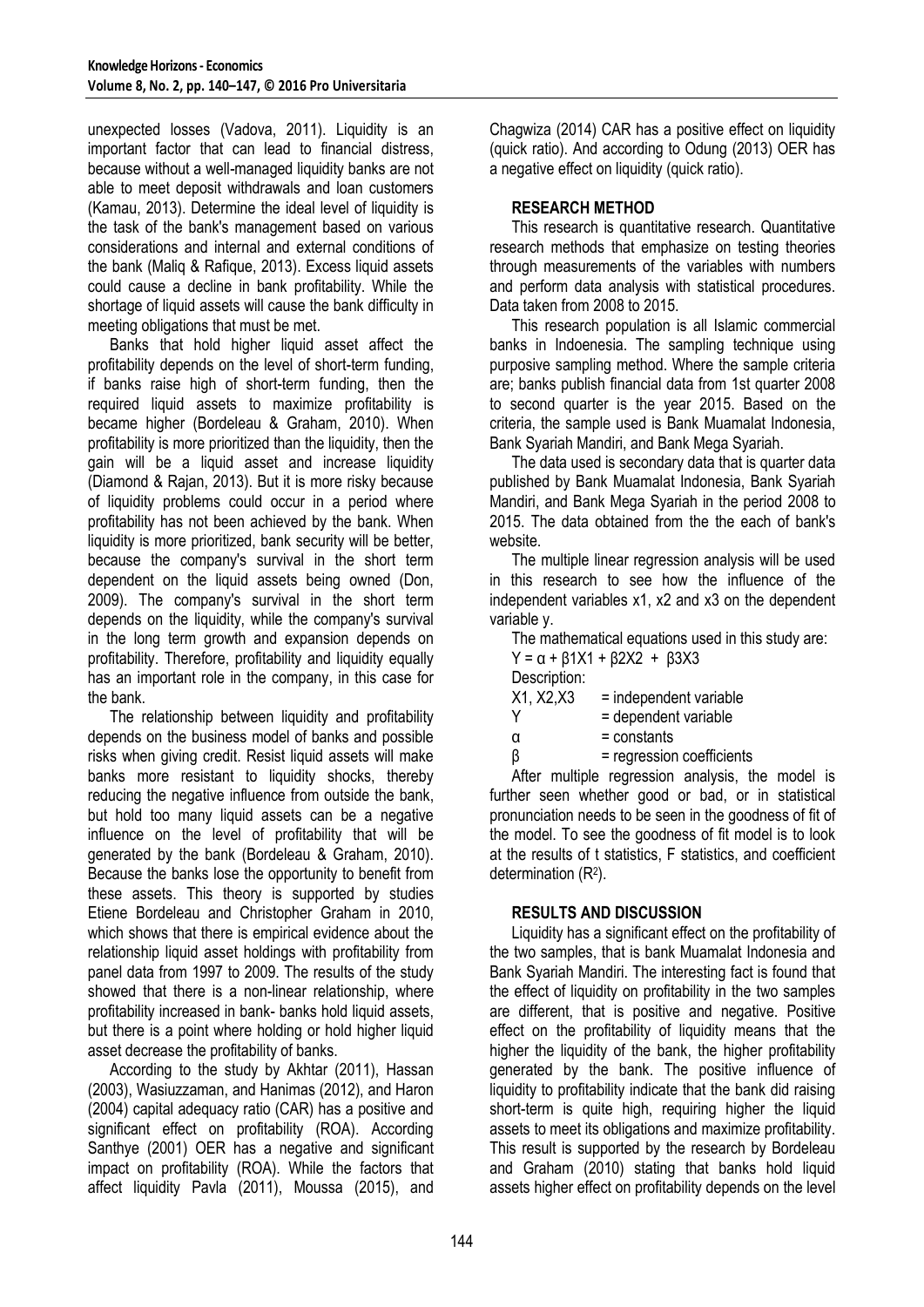of short-term funding, if banks raise high short-term then the required liquid assets higher to maximize profitability (Bordeleau & Graham, 2010). While the results of the analysis of other samples, liquidity has a negative and significant effect which means that the higher of the banks liquidity, the bank's profitability tend to small. Liquidity indicates a negative effect on the profitability of banks to withstand too many liquid assets that have a negative impact on profitability. Because hold too high liquid assets could cause banks to lose the opportunity to generate profit from these assets. This result is supported by the research by Bordeleau and Graham (2010). Resist liquid assets will make banks more resilient to liquidity shocks, thereby reducing the negative influence from outside the bank, but hold too many liquid assets a negative effect on the level of profitability that will be generated by the bank (Bordeleau & Graham, 2010). How liquidity effect on profitability is also not free from bank management policy in setting the level of liquidity, or the amount of liquid assets that banks are able to obtain maximum profitability without incurring the risk of liquidity in the bank.

Capital only significant and positive impact on one sample of banks, that is the Bank Mega Syariah, while Muamalat and Bank Syariah Mandiri had no significant effect. Meaning that if the capital increase, the profitability of banks will rise. This indicates Bank Mega Syariah is able to finance its operations and to protect depositors thereby increasing public confidence. Encourage public confidence that revenue increased profitability. This result is evidence that Bank Mega Syariah is able to maximize its capital well, so that the capital is directly proportional to the level of profitability. But it doesn't mean that Bank Muamalat Indonesia and Bank Syariah Mandiri are less able to protect its depositors, but in this case Bank Mega Syariah is considered better in managing its capital to gain more leverage. On two sample banks which showed that capital has no significant effect on profitability due to capital contribution in generating revenue that ends up being not the maximum profit. This could be caused by inappropriate policies in the allocation of capital. Bank's management must be observant and able to see the opportunity to put their money in the more profitable sector so that capital is encouraging the increased profitability.

The analysis of three samples of the study showed that the efficiency (OER) has a significant effect on profitability (ROA) in all samples, that is the Bank Muamalat Indonesia, Bank Syariah Mandiri, and Bank Mega Syariah. Of the three banks is obtained that any increase OER will reduce profitability. It means that efficienct banks, the profitability will increase. This indicates that the efficiency is one of the important factor for the bank to improve its profitability. Operational policies of bank management that suppress or minimize unnecessary costs in operational will positively impact the bank's profits will be generated. Maximizing revenues by tapping into the key expenses that banks are increasingly efficient in operation. Banks should be able to do innovation that can reduce costs and be more productive, such as the use of the good technology, the effective marketing to attract customers and sustainability growth. Able to maintain a good level of efficiency in a sustainable manner in the long term will affect the bank's significant profitability. Efficiency is maintained to make the bank more profitable so that banks are able to develop their business and compete with another rivals.

While the results of the analysis of the factors that affect the liquidity showed a significant effect only on the CAR of Bank Mega Syariah and it doesn't affect the liquidity of Bank Muamalat Indonesia and Bank Syariah Mandiri. Capitalization has a positive and significant effect on the liquidity of Bank Mega Syariah. Meaning that the higher of capital, it tend to make higher bank's liquidity. Differences in test results might be due to a higher Bank Mega Syariah put its capital in a higher percentage in comparison to liquidity of Bank Muamalat Indonesia and Bank Syariah Mandiri. Bank Mega Syariah own capital put into liquid assets to avoid liquidity problems that may be encountered. Meanwhile Bank Muamalat Indonesia and Bank Syariah Mandiri are focus on something else, perhaps on business development expansion by opening new branches and so as a form of business to improve the existence and maximize the benefits to be achieved. The duty of the bank's management in determining the allocation of capital in liquidity by making assets liquid or in other sectors. Management of the bank should be able to balance between liquidity and profitability. If a bank is too high to put capital in liquidity, could negatively affect the profitability because will lead idle money. Idle money eliminating the possible benefits that can be obtained from the capital. Because the capital will be lost when the economic value allocated to the liquidity too high. But ignoring liquidity to the pursuit of profit is not a wise decision. Because liquidity is the key to the company's survival in the short term. Shortage of liquidity in the bank could be a serious problem for the survival of the bank. So the bank should be able to balance the capital for liquidity needs and still be able to maximize profits.

Non-performing financing only have a significant effect on the sample of Bank Muamalat Indonesia. But from the analysis found an interesting result because contradictory to existing theories which influence it positively to the non-performing financing of liquidity. That is if non-performing financing increase the liquidity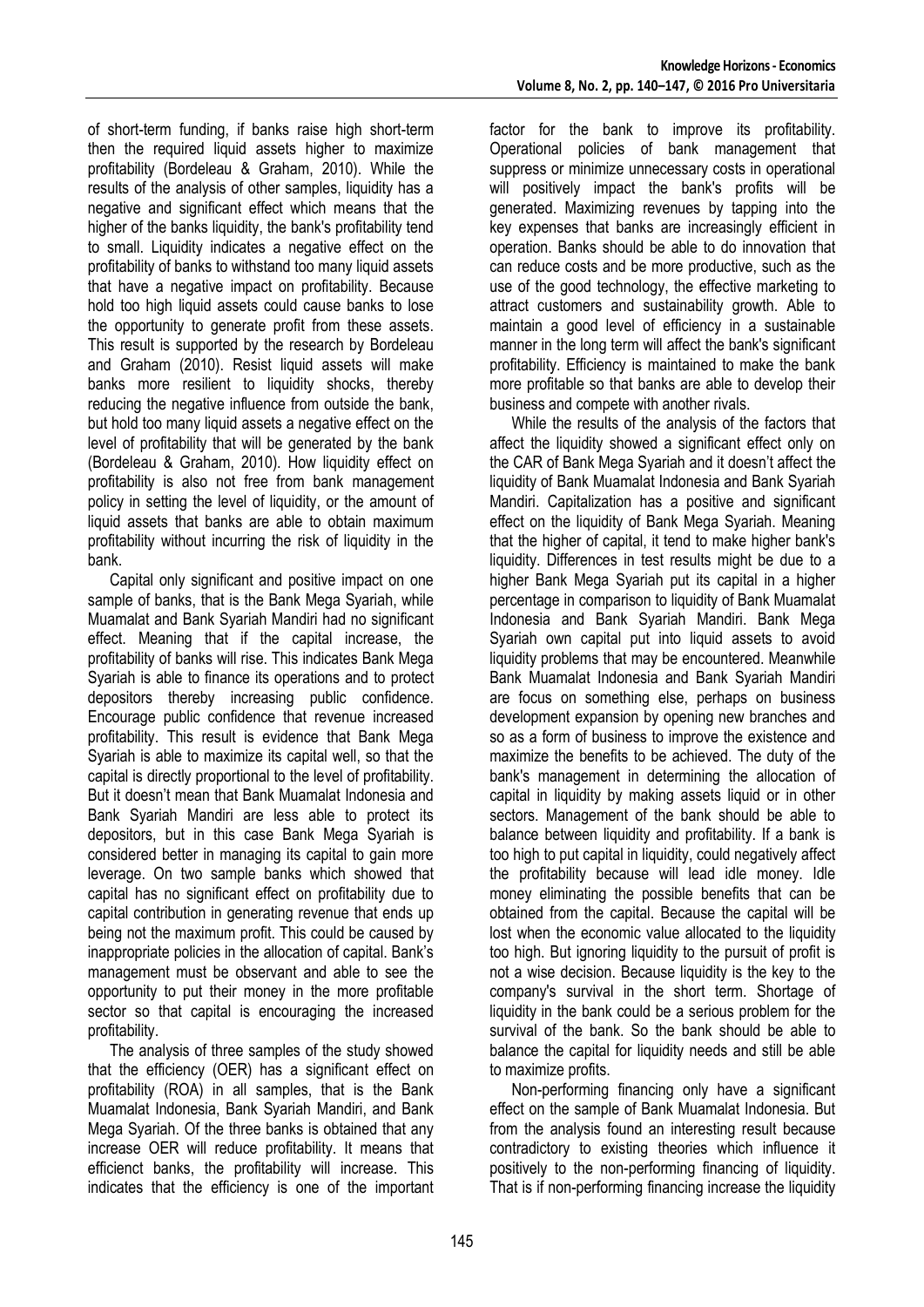of banks, it will increase as well. This may indicate that when the bank puts high capital on liquidity in the bank at which time also is experiencing an increase in nonperforming financing. Furthermore, the positive effect on the level of liquidity from non-performing financing are difficult to explain in theory. The researchers concluded that non-performing financing has no significant effect on liquidity because the two other samples in the bank Syariah Mandiri and Bank Mega syariah, non-performing financing also has no significant effect on liquidity.

In the results obtained by analysis of the results of efficiency (OER) has a significant effect on a sample Bank Mega Syariah, while the sample Bank Muamalat Indonesai and Bank Syariah Mandiri didn't significantly affect the liquidity (*quick ratio*). OER influence has a negative influence on liquidity (*quick ratio*) at Mega Syariah. That is the more efficient of Bank Mega Syariah has a positive effect on liquidity. This indicates that with good efficiency and maintained the banks, it could increase the amount of its liquid assets that banks will be more resistant than liquidity problems because banks are more liquid. Besides an efficient bank will be able to produce higher profits. The profits generated by the bank can be allocated to various sectors including the one on liquidity.

From the analysis and discussion is found that there is a link between profitability and liquidity directly or indirectly. Liquidity can be a positive or negative impact on the bank. Liquidity has a positive effect on the profitability of the bank if the bank is not able to put the right portion to be used as liquid assets as needed so it does not reduce the benefits that may be obtained bank. Besides banks allocate their funds to credit or short-term financing become high, the liquidity required higher too, thus the level of liquidity has a positive effect on the profitability of banks. Meanwhile liquidity negatively affect the profitability of the bank when the bank is too high placing funds or capital in liquidity, resulting in idle money and capital funds or economic value cann't be utilized. Capital and efficiency is also an important factor for banks in profit and keep banks from liquidity problems. Capital adequacy of the bank's and operations that efficient and will make banks more easily improve profitability and maintain liquidity.

| <b>Financial Ratios Sharia Commercial Bank and Islamic Bank Unit</b> |        |        |        |             |            |        |
|----------------------------------------------------------------------|--------|--------|--------|-------------|------------|--------|
| Ratio                                                                | 2009   | 2010   | 2011   | 2012        | 2013       | 2014   |
| <b>CAR</b>                                                           | 10.77% | 16.25% | 16.63% | 14.13%      | 14.42%     | 15.74% |
| <b>ROA</b>                                                           | 1.48%  | 1.67%  | 1.79%  | 2.14%       | 2%         | 0.79%  |
| <b>NPF</b>                                                           | 4.01%  | 3.02%  | 2.52%  | 2.22%       | 2.62%      | 4.33%  |
| <b>FDR</b>                                                           | 89.7%  | 89.67% | 88.94% | 100%        | $100.32\%$ | 91.5%  |
| <b>BOPO</b>                                                          | 84.39% | 80.54% | 78.41% | 74.97%<br>. | 78.21%     | 94.16% |

| Table 7                                                              |
|----------------------------------------------------------------------|
| <b>Financial Ratios Sharia Commercial Bank and Islamic Bank Unit</b> |

Source: Financial Services Authority of Indonesia, 2015

Table 7 illustrates how the profitability, liquidity, capital, financing problems, and the efficiency of the Islamic commercial banks and islamic banking window in Indonesia. ROA as the ratio of the profitability assessment shows that the profitability BUS and UUS in Indonesia is quite good. Based on the criteria of table 2 then in 2010 and 2013 ROA included in the criteria is very high because the ROA> 1.5% and in 2009 entered the high criteria because 1.25% <ROA  $\leq$  1.5% and in 2014 a decline because only included in the criteria is quite high. While the assessment of capital on the BUS and UUS in Indonesia based on CAR criteria in table 3 it was found that the capital Islamic commercial banks and Islamic banking window in Indonesia is quite good because in the year 2010 to 2014 the level of capital included in the criteria is much higher than the provision for CAR  $\geq$  12% and in the year 2009 is higher than the provision for  $9\% \leq \text{CAR} \leq 12\%$ . Assessment criteria

NPF in Table 4 found that the criteria NPF from 2009 to 2014 qualifies as good as  $2\% \leq$  NPF <5%. Whereas the efficiency rating Islamic commercial banks and Islamic banking window in Indonesia based on the criteria OER in Table 5 shows that there are efficiencies that fluctuate in a given year that in 2009 the efficiency qualifies as high as  $83\% < OER \leq 85\%$ , in the year 2010 to the year 2013 efficiency into the very high criteria because OER> 89%, and in 2014 the efficiency decreases with the criteria included in the very low because OER  $\leq$  83%.

## **CONCLUSION**

Factors that affect the profitability (ROA) based on F-test (simultaneous) and t-test (partial) can be concluded that the simultaneous variables liquidity (*quick ratio*), capital (CAR), and efficiency (OER) have a significant impact on profitability (ROA). While in